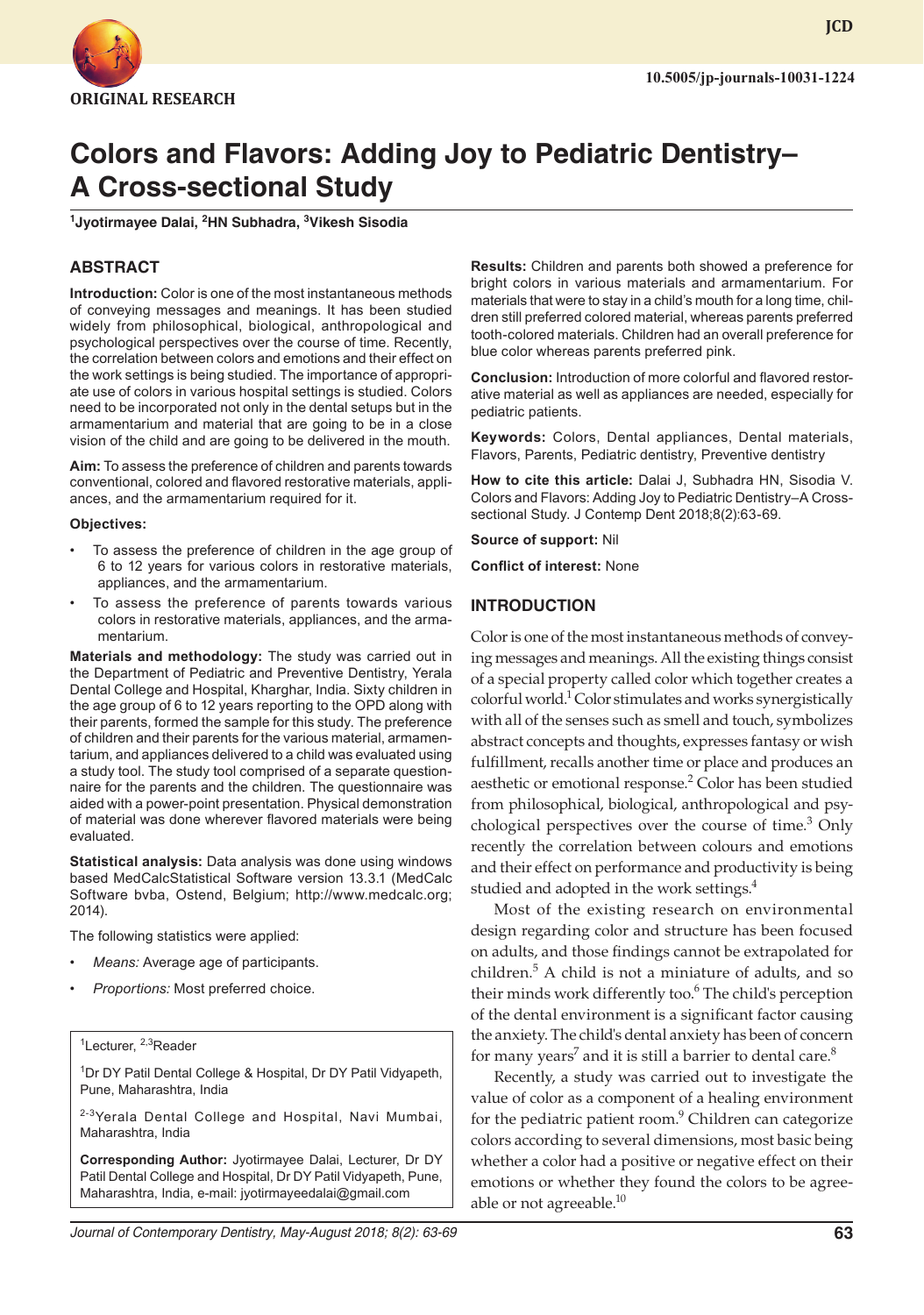The use of child-friendly colors in the dental office that could create a positive environment for the pediatric patients has been recently studied, $5$  but, the application of the same in the various dental material and equipment is an area still unexplored. Colors need to be incorporated not only in the dental setups but in the armamentarium and material that are going to be in a close vision of the child, and are going to be delivered in the mouth.

Today, dental and oral care products are available in different flavors. Though, flavoring can be a marketing strategy, components do have a benefit on oral/dental tissues. Thus, it is necessary for the dental health team to advise the right flavor of products, which are palatable and equally therapeutic. Flavors are very important in a child's acceptance, as its component principally impresses the taste and smell senses.<sup>11,12</sup>

Thus the present study, first of its kind, was carried out to evaluate the patients' and parents' preference for colors and flavors in dental materials and equipment.

### **AIM**

To assess the preference of children and parents towards conventional, colored and flavored restorative materials, appliances, and the armamentarium required for it.

### **OBJECTIVES**

To assess the preference of children in the age group of 6 to 12 years for various colors in restorative materials, appliances, and the armamentarium.

To assess the preference of parents towards various colors in restorative materials, appliances, and the armamentarium.

## **MATERIALS AND METHODOLOGY**

## **Study Design and Setting**

A cross-sectional study was planned in the Department of Pediatric and Preventive Dentistry, Yerala Dental College and Hospital, Kharghar, India. The study protocol was analyzed and approved by the Institutional Review Board of Yerala Dental College and PG institution, Kharghar, India. A convenient sample was selected. Sixty children in the age group of 6 to 12 years reporting to the Department of Pediatric and Preventive Dentistry, Yerala Dental College and Hospital with their parents, formed the sample for this study.

## **Participants**

Sixty children between the age group of 6 to 12 years and their parents consented and agreed to participate in the study.

## *Inclusion Criteria*

The inclusion criteria were as follows:

- Children who had a physical status of ASA 1 or 2.
- Adults and children who were able to communicate in English or the local language.

### *Exclusion Criteria*

The exclusion criteria were as follows:

- Adults or children with cognitive disability.
- Children who were unable to complete the survey independently.
- Children who were not accompanied by their parents.

## **Study Tool**

The study tool comprised of a separate questionnaire for the parents and the children. The questionnaire was aided with a power-point presentation. For each item shown a question regarding preference was asked. The child and the parent had to independently and separately, select one most preferred option. For the questions pertaining to flavored materials, physical demonstration of materials to the participants was done. The questions were categorised under the following headings:

## *a. Demographic Details*

- Children-Name, age, gender
- Parents–Name, age, gender

#### *b. Armamentarium related to Radiograph*

| Film holders | Thyroid collars |
|--------------|-----------------|
| White        | Unicolored      |
| Pink         | Multicolored    |
| Blue         |                 |
| Green        |                 |
| Yellow       |                 |

#### *c. Armamentarium related to Isolation*

| <b>Suction tips</b> | Cotton rolls | Mouth props/bite blocks |
|---------------------|--------------|-------------------------|
| White               | White        | White                   |
| Pink                | Pink         | Pink                    |
| Blue                | Blue         | Blue                    |
| Green               | Green        | Green                   |
| Yellow              | Yellow       | Yellow                  |
|                     |              |                         |

## *d. Armamentarium for restorative procedures, restorative material and appliances*

| Instruments | Steel colored |  |
|-------------|---------------|--|
|             | Pink          |  |
|             | <b>Blue</b>   |  |
|             | Green         |  |
|             | Yellow        |  |
|             |               |  |

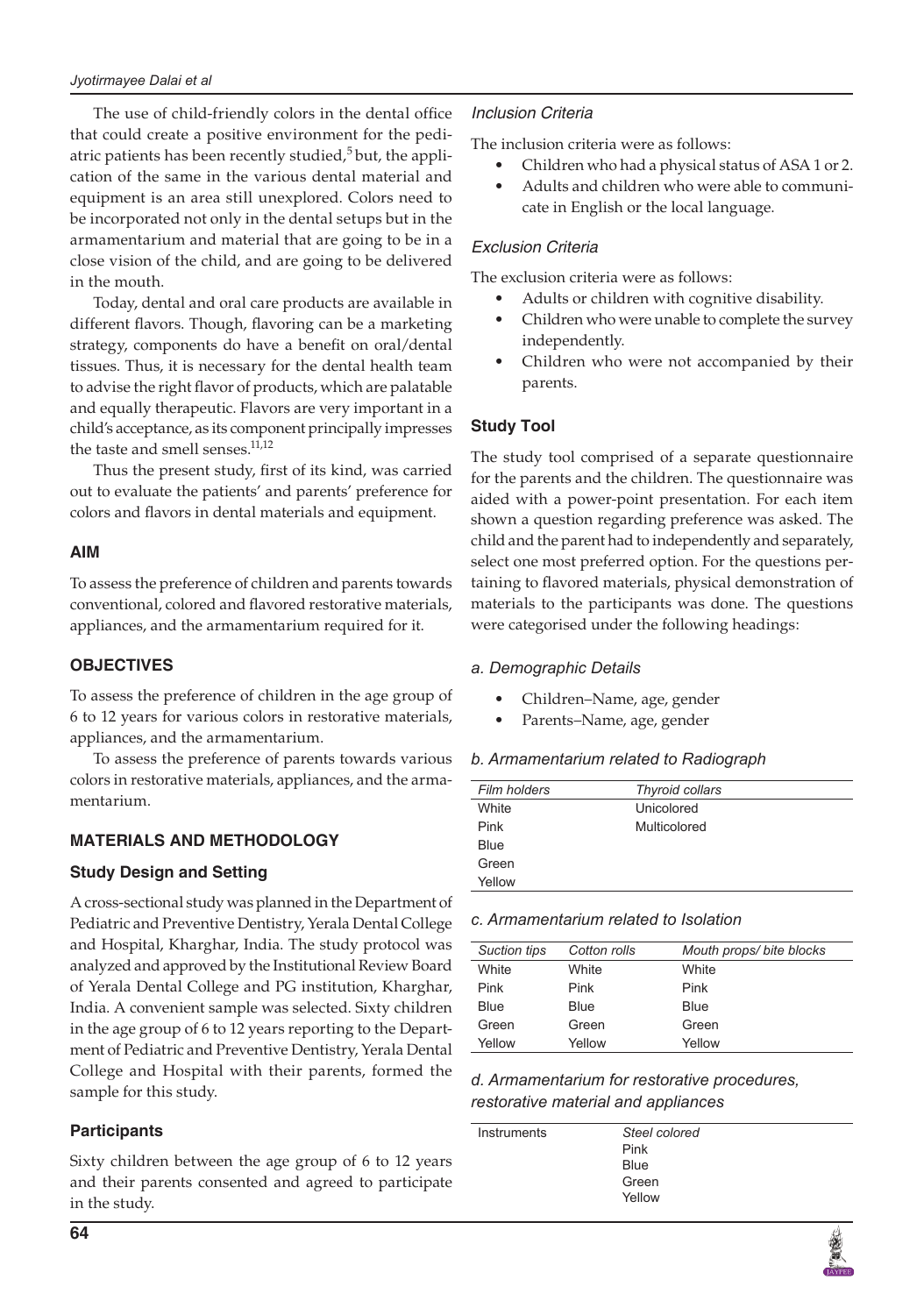| Colors and Flavors: Adding Joy to Pediatric Dentistry-A Cross-sectional Study |  |  |  |
|-------------------------------------------------------------------------------|--|--|--|

| Filling material                    | Tooth colored<br>Pink<br>Blue<br>Green<br>Purple                       |
|-------------------------------------|------------------------------------------------------------------------|
| Syringes                            | Steel colored<br>Transparent plastic<br>Colourful plastic              |
| Space maintainers                   | Steel colored<br>Pink<br>Blue<br>Green<br>Gold                         |
| Crowns                              | Steel colored<br><b>White</b><br>Pink<br>Blue<br>Green<br>Gold         |
| Orthodontic<br>removable appliances | Clear acrylic appliance<br>Uni-colored<br>Multi-coloured with cartoons |
| Orthodontic fixed<br>appliances     | Steel colored braces<br>Transparent<br>Colored                         |

## *e. Flavoured or nonflavoured material and armamentarium*

| Material               | Options        |
|------------------------|----------------|
| Gloves                 | (a) Flavored   |
|                        | (b) Unflavored |
| Rubber dam sheets      | (a) Flavored   |
|                        | (b) Unflavored |
| Topical anesthetic gel | (a) Flavored   |
|                        | (b) Unflavored |
| Alginate impression    | (a) Flavored   |
| material               | b) Unflavored  |
|                        |                |

For each item, the child/parent participant was asked to select one most preferred choice of the various options provided. For every option presented the percentage of participants who chose that option was calculated.

## **STATISTICAL ANALYSIS**

All findings were recorded and the data was recorded in a Microsoft Office Excel (version 2013) spreadsheet. The master chart was checked for errors and discrepancies. Data analysis was done using windows based MedCalc Statistical Software version 13.3.1 (MedCalc Software bvba, Ostend, Belgium; http://www.medcalc.org; 2014). The following statistics were applied:

- *Means:* Average age of participants.
- *Proportions:* Most preferred choice.

## **RESULTS**

The gender distribution showed that 34 (57%) of the 60 children were boys and 26 (43%) were girls. The mean age of the children was  $9 \pm 0.4$ .

## **Armamentarium related to Radiograph records (Table 2A)**

Among the 60 parents, 40 (66.6%) were mothers and 20 (33.33%) were fathers. Mean age of the parents was 31

In the armamentarium related to radiograph category, the preference for colors was evaluated two items: the film holder and the thyroid collar. Of the various colors, the majority of the children preferred pink and blue most (41.6% and 33.3% respectively), in this category. Similarly, pink and blue (58.3% and 25%) was preferred by parents too. About thyroid collars it was seen that children and parents both preferred multicolored items (93.3% and 75% respectively) as compared to uni-colored ones.

## **Armamentarium related to Isolation (Table 2B)**

The three items evaluated under this category were cotton rolls, suction tips, mouth props or bite blocks. For suction tips and bite blocks pink was the most preferred color (41.6% with both), whereas, for cotton rolls, blue was the choice of color by most of the children participants (43.3%) (Table 2B).

In case of parents, for all the three items in the said category, pink was the most preferred color (53.3%, 48.3% and 41.6%), followed by blue (33.3%, 31.6%, and 33.3%) (Table 2B).

## **Armamentarium for Rrestorative Procedures, Restorative material and Appliances (Table 2C)**

In the questions related to the armamentarium for restorations such as syringes and instruments, both parents and children have not preferred the conventional steel color. Parents and children have selected blue as the best color in relation to the instrument, with 50% of children and 58.3% of parents selecting it.

In the question of syringes both the children and parents preferred colored syringes (100% and 83.3% respectively).

Majority of the child participants' preferred colored restorations of which blue was the most preferred color (43.33%). Only 10 % of children preferred white restorations. On the contrary, 51.6% of parents preferred toothcolored restorations.

About crowns, 41.6% of children said they would prefer blue colored crowns as compared to all the other options. Parents on the other hand preferred toothcolored crowns, with 63.3% of parents choosing it over the other crown options.

In the question related to space maintainers, parents preferred pink colored space maintainers (41.6%), whereas children preferred the blue colored ones (41.6%).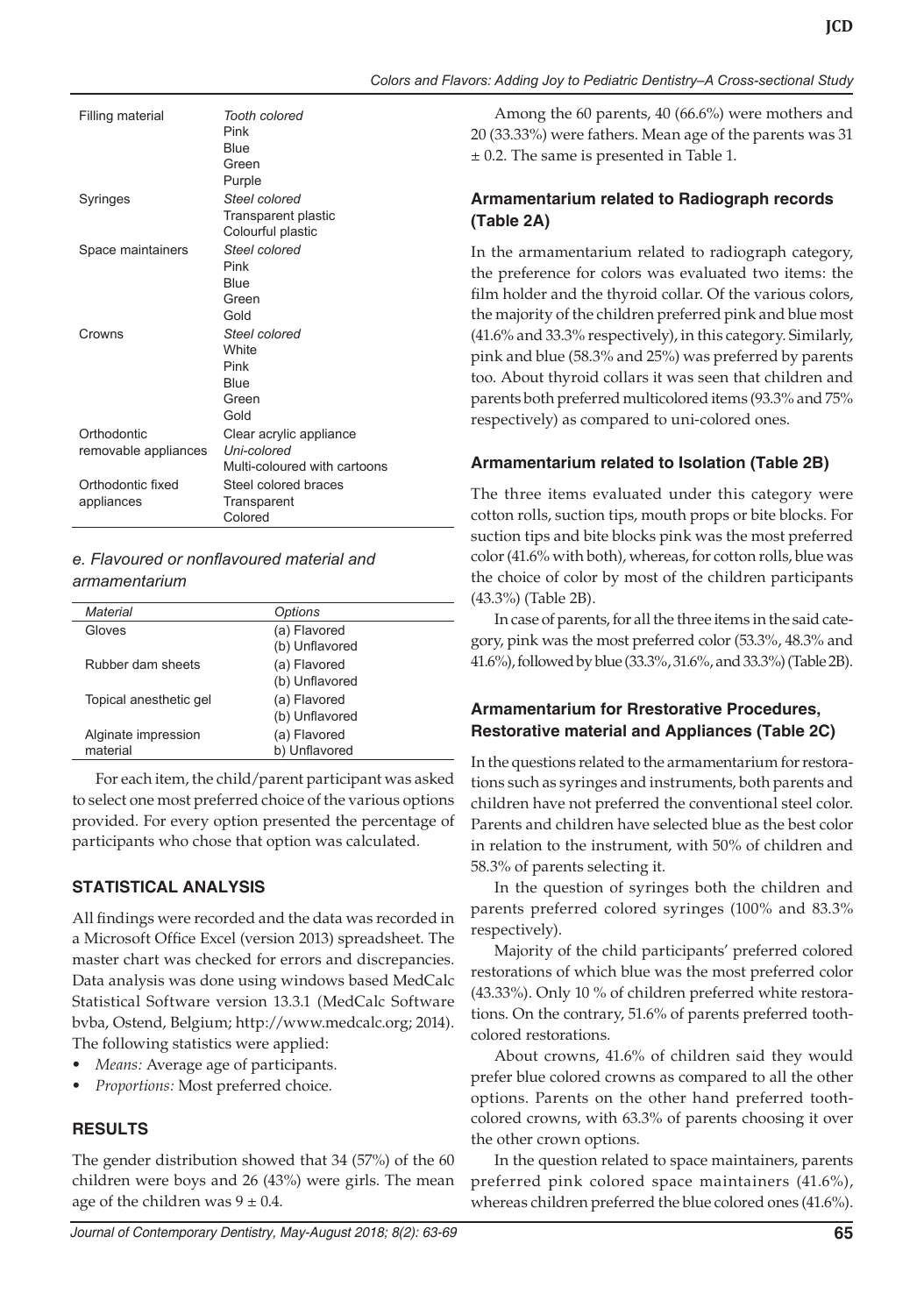#### *Jyotirmayee Dalai et al*

|                                                                                                        |        | Table 1: Presents demographic distribution of the child participants and parents. |                                    |                     |              |               |                     |        |
|--------------------------------------------------------------------------------------------------------|--------|-----------------------------------------------------------------------------------|------------------------------------|---------------------|--------------|---------------|---------------------|--------|
| Children                                                                                               | Gender | Male                                                                              |                                    | 34 (57%)            | Age          |               |                     |        |
|                                                                                                        |        | Female                                                                            |                                    | 26 (43%)            |              |               |                     |        |
| Parents                                                                                                | Gender | Male                                                                              |                                    | 20 (33.3%)          |              | 6 to 9 years  | 42 (70%)            |        |
|                                                                                                        |        | Female                                                                            |                                    | 40 (66.6%)          |              | 9 to 12 years | 18 (30%)            |        |
|                                                                                                        |        | Table 2: Presents the distribution of responses of the child participants.        |                                    |                     |              |               |                     |        |
| A. Radiograph                                                                                          |        |                                                                                   |                                    |                     |              |               |                     |        |
| Film holder                                                                                            |        | White                                                                             |                                    | Pink                | <b>Blue</b>  |               | Green               | Yellow |
| Child participants                                                                                     |        | $0\%$                                                                             |                                    | 41.6%               | 33.3%        |               | 8.3%                | 16.6%  |
| Parents                                                                                                |        | $0\%$                                                                             |                                    | 58.3%               | 25%          |               | 8.3%                | 8.3%   |
| Thyroid collars                                                                                        |        | <b>Unicolored</b>                                                                 |                                    |                     | Multicolored |               |                     |        |
| Child participants                                                                                     |        | 6.6%                                                                              |                                    |                     |              | 93.3%         |                     |        |
| Parents                                                                                                |        | 25%                                                                               |                                    |                     |              | 75%           |                     |        |
| <b>B.</b> Isolation                                                                                    |        |                                                                                   |                                    |                     |              |               |                     |        |
| Cotton rolls                                                                                           |        | White                                                                             |                                    | Pink                | <b>Blue</b>  |               | Green               | Yellow |
| Child participants                                                                                     |        | $0\%$                                                                             |                                    | 30%                 | 43.3%        |               | 16.6%               | 10%    |
| Parents                                                                                                |        | $0\%$                                                                             |                                    | 53.3%               | 33.3%        |               | 13.3%               | $0\%$  |
| Suction tips                                                                                           |        | White                                                                             |                                    | Pink                | Blue         |               | Green               | Yellow |
| Child participants                                                                                     |        | 0%                                                                                |                                    | 41.6%               | 33.3%        |               | 16.6%               | 8.3%   |
| Parents                                                                                                |        | $0\%$                                                                             |                                    | 48.3%               | 34.6%        |               | 13.3%               | 6.6%   |
| Mouth props/Bite blocks                                                                                |        | White                                                                             |                                    | Pink                | Blue         |               | Green               | Yellow |
| Child participants                                                                                     |        | 0%                                                                                |                                    | 41.6%               | 33.3%        |               | 16.6%               | 8.3%   |
| Parents                                                                                                |        | 0%                                                                                |                                    | 41.6%               | 33.3%        |               | 16.6%               | 8.3%   |
| C. Armamentarium for restorative procedures, Restorative material and appliances<br><b>Instruments</b> |        | Steel colored                                                                     |                                    | Pink                | <b>Blue</b>  |               | Green               | Yellow |
| Child participants                                                                                     |        | 0%                                                                                |                                    | 25%                 | 50%          |               | 16.66%              | 8.33%  |
| Parents                                                                                                |        | 0%                                                                                |                                    | 25%                 | 58.33%       |               | 16.6%               | $0\%$  |
| <b>Filling materials</b>                                                                               |        | White                                                                             |                                    | Pink                | <b>Blue</b>  |               | Green               | Purple |
| Child participants                                                                                     |        | 10%                                                                               |                                    | 16.66%              | 43.33%       |               | 18.33%              | 11.66% |
| Parents                                                                                                |        | 51.66%                                                                            |                                    | 18.3%               | 16.6%        |               | 3.3%                | 10%    |
| Syringes                                                                                               |        | Steel-colored                                                                     |                                    | Transparent plastic |              |               | Colored plastic     |        |
| Child participants                                                                                     |        | $0\%$                                                                             |                                    | $0\%$               |              |               | 100%                |        |
| Parents                                                                                                |        | $0\%$                                                                             |                                    |                     | 16.6%        |               | 83.3%               |        |
| <b>Space Maintainers</b>                                                                               |        | Steel-coloured                                                                    |                                    | Pink                | Blue         |               | Green               | Gold   |
| Child participants                                                                                     |        | 0%                                                                                |                                    | 33.3%               | 41.6%        |               | 16.6%               | 8.3%   |
| Parents                                                                                                |        | 8.3%                                                                              |                                    | 41.6%               | 33.3%        |               | 16.6%               | $0\%$  |
| Crowns                                                                                                 |        |                                                                                   | Steel-coloured Tooth coloured Pink |                     | Blue         |               | Green               | Gold   |
| Child participants                                                                                     |        | $0\%$                                                                             | 8.3%                               | 33.3%               | 41.6%        |               | 16.6%               | $0\%$  |
| Parents                                                                                                |        | 8.3%                                                                              | 63.3%                              | 11.6%               | 8.3%         |               | 5%                  | 3.3%   |
| Removable orthodontic appliance                                                                        |        | Clear acrylic                                                                     |                                    | Unicolored          |              |               | <b>Multicolored</b> |        |
| Child participants                                                                                     |        | 8.3%                                                                              |                                    |                     | 41.6%        |               | 50%                 |        |
| Parents                                                                                                |        | 86.6%                                                                             |                                    |                     | 3.3%         |               | 10%                 |        |
| Fixed orthodontic appliances                                                                           |        | <b>Steel colored braces</b>                                                       |                                    | Clear braces        |              |               | Colored braces      |        |
| Child participants                                                                                     |        | 0%                                                                                |                                    |                     | 25%          |               | 75%                 |        |
| Parents                                                                                                |        | $0\%$                                                                             |                                    |                     | 86.6%        |               | 13.3%               |        |
| D. Flavoured materials                                                                                 |        |                                                                                   |                                    |                     |              |               |                     |        |
| Gloves                                                                                                 |        | Flavored                                                                          |                                    |                     |              | Non-flavored  |                     |        |
| Child participants                                                                                     |        | 100%                                                                              |                                    |                     |              | $0\%$         |                     |        |
| Parents                                                                                                |        | 100%                                                                              |                                    |                     |              | 0%            |                     |        |
| Rubber dam sheet                                                                                       |        | Flavored                                                                          |                                    |                     |              | Non-flavored  |                     |        |
| Child participants                                                                                     |        | 100%                                                                              |                                    |                     |              | $0\%$         |                     |        |
| Parents                                                                                                |        | 100%                                                                              |                                    |                     |              | 0%            |                     |        |
| Topical anesthetic gel                                                                                 |        | Flavored                                                                          |                                    |                     |              | Non-flavored  |                     |        |
| Child participants                                                                                     |        | 100%                                                                              |                                    |                     |              | 0%            |                     |        |
| Parents                                                                                                |        | 100%                                                                              |                                    |                     |              | 0%            |                     |        |
| Alginate impression                                                                                    |        | Flavored                                                                          |                                    |                     |              | Non-flavored  |                     |        |
| Child participants                                                                                     |        | 66.66%                                                                            |                                    |                     |              | 33.33%        |                     |        |
| Parents                                                                                                |        | 100%                                                                              |                                    |                     |              | 0%            |                     |        |



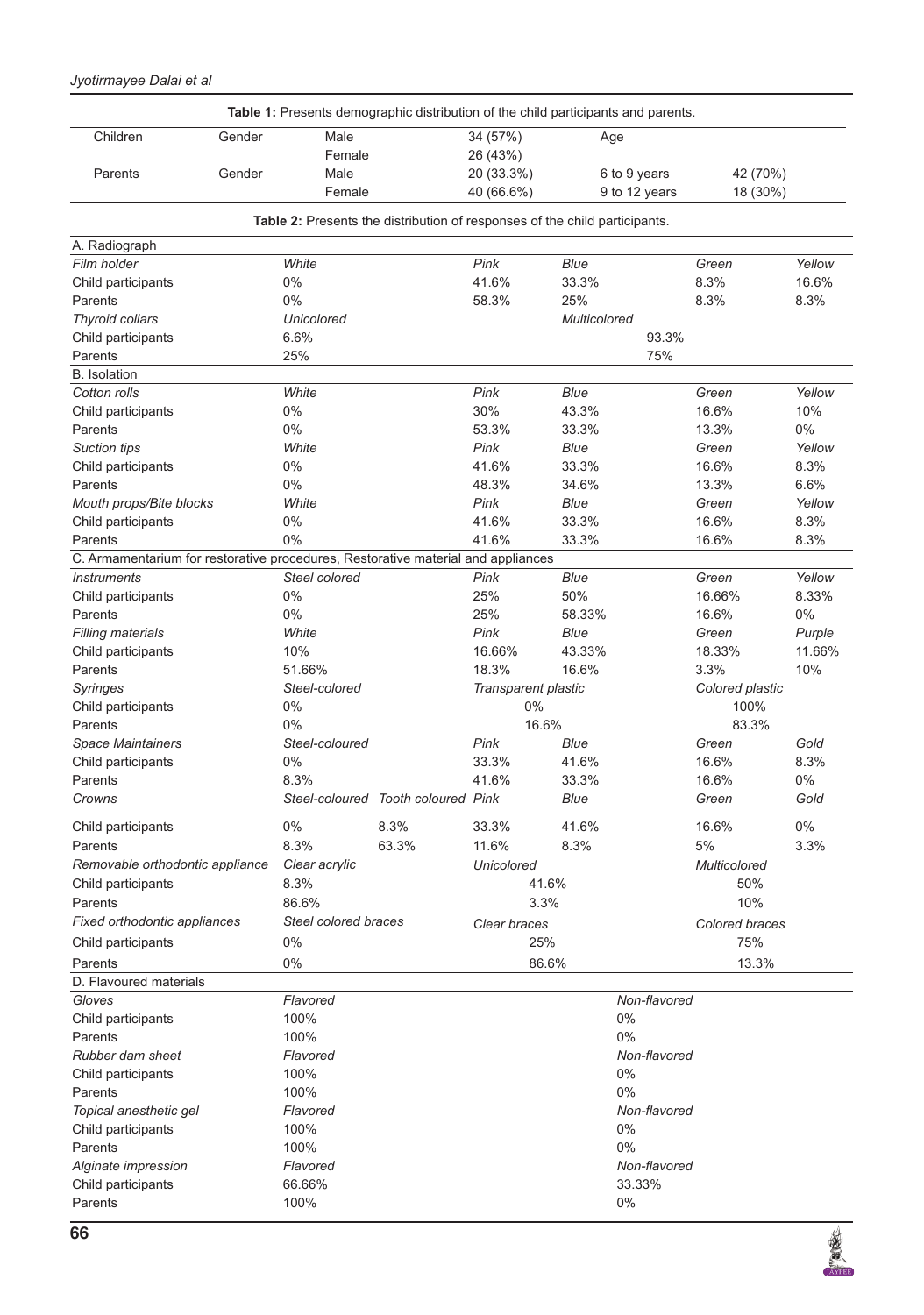In the removable orthodontic appliance, while the children preferred more colorful, multi-colored appliances (50%), parents preferred the transparent clear acrylic ones (86.6%).

Similarly, for fixed appliances children preferred colored braces (75%) as compared to parents who chose clear or tooth-colored braces (86.6%).

## **Flavors (Table 2D)**

In the category of questions related to the use of flavored materials, all the parents (100%) preferred the use of flavored material. In the group of children, all children liked the flavored material in the items such as gloves, rubber dam sheets, and topical anesthetic gel. (100%) But, in the question related to alginate impression material, while 66.6% preferred the flavored type, the others liked the unflavored type.

## **DISCUSSION**

Gender distribution: The gender distribution showed that 57% of the children were boys and 43% were girls. The unequal distribution between the genders could have made a difference to the results as it is well documented that girls and boys have different color preferences.13-15

Among the 60 parents, 40 (66.6%) were mothers, and 20 (33.33%) were fathers, which again may have affected the results.<sup>7,8</sup>

## **Armamentarium Related to Radiograph**

All the children participants preferred bright colors over white. These findings are in accordance with previous studies.<sup>9,16</sup> Similarly, parents too showed a preference for colors other than white for their kids. This possibly could be because the white color is associated with the medical profession and may elicit fear and apprehension in a child's mind.17,18

## **Armamentarium Related to Isolation**

In armamentarium used for isolation, the majority of children chose the blue colour as their favorite, while the parents chose pink. This possibly could be because 66.6% of the parents were mothers. Women have been reported to prefer the color pink over blue when the two were presented as options. The color is associated with feminity and hence usually preferred by women of all ages.<sup>19-21</sup> Armamentarium for restorative procedures, restorative material, and appliances

Regarding armamentarium, children and the parents seem to be following both preferring the coloured options rather than the conventional one. This possibly could be

due to the anxiety associated with the appearance of the conventional metal and transparent plastic syringes the children are used to.

Blue was seen to be the more common choice for children, whereas parents favored pink. A majority of parents preferring pink could be because of the gender distribution with 66.6% of the parents being mothers.<sup>19-21</sup> This was as per with the previous studies.5,13,22,23

On the contrary, in the questions related to restoration filling material, crowns, orthodontic removable and fixed appliances, while children preferred bright colors, parents chose tooth colored and transparent options over the colored ones. This could be because parents are used to the conventional material and perceive it to be tooth colored, more natural and so better for the child, whereas children tend to like bright colors.13,15,16

Overall, children and parents both have preferred brighter colors for use in armamentarium and materials used in dentistry. For restorations and appliances that are going to remain for long in the child's mouth, children have still preferred bright colors such as blue and pink, or multicolors, whereas parents have preferred tooth colored, white or clear options.

These findings are previous studies where children, in general, have preferred bright colors. Blue is seen to be the favorite color among young children along with pink, green and yellow.<sup>5,24,25</sup> Similar results were reflected in the present study. Blue and pink were the preferred choices as they are associated with happy and joyful emotions.<sup>5,24,25</sup> Although yellow is a particular favorite among the very young children, and it was not selected by children in the present study probably because the majority of the participants were more than 6 years of age, when yellow is no more a choice of the child.<sup>5,26</sup> The color green was probably not selected by the children and parents probably because, like white, green too is associated with hospital environments.<sup>27-29</sup>

## **Flavors**

In the category of questions related to the use of flavored materials, all the parents (100%) and most of the children preferred the use of flavored materials except for alginate impression material where 33.3% of the children preferred a non-flavored material. This possibly could be because the strong smell of the flavur could add to a child's natural gag reflex.<sup>30,31</sup>

Use of flavors is important in dentistry, as it is a well-known fact that dental flavors provide taste benefits and freshen breath, mainly by sensorial masking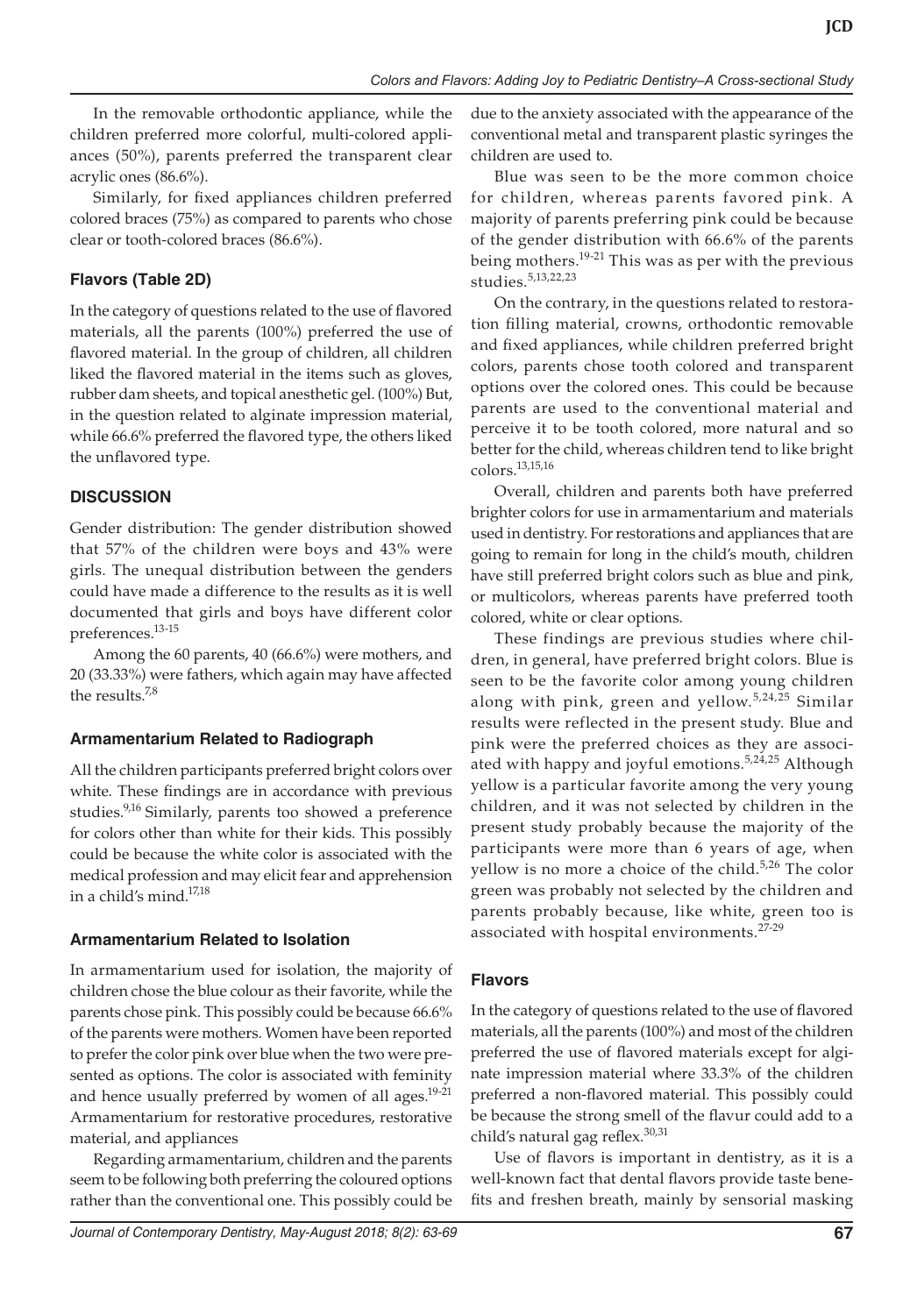primarily by mechanochemical cleaning or by active antimicrobial systems by inhibiting bacterial volatile sulfide compound production. It is also postulated that flavonoids and the related compounds added for flavors in various agents have therapeutic benefits, i.e., anti-inflammatory, antifungal, bacteriostatic, antithrombotic, anti-oxidant, and sometimes immunostimulant action.<sup>32,33</sup> Also, inputs received through the sensory systems, individually or together, can produce emotion and influence cognition. Also, odors influence autonomic responses, for example, pleasant and novel odors can decrease heart rate.<sup>32,33</sup> Also, overall, flavored material were favored possibly because of the feeling freshness and taste benefits of it.  $12,34,35$ 

## **Limitations**

The past dental experience of the children and parents could not be assessed. Apart from the child's personality, his or her previous experiences may also have played a crucial role in the child's development of likings and also have affected the child's level of dental fear. The questionnaire in this study did not evaluate these factors.

A child's choice recorded at a particular point in time may be affected by his or her mood, and need not reflect permanent liking for the color. But the consistent selection of colors of a similar kind for all items reflects a preference. In this study, all children preferred bright colors over dull or white.

The choices made were based on the two dimensional images showed through the PowerPoint presentation. The actual color in real clinical situations may vary, and thus the preference could be different too.

It may also be of value to evaluate longitudinally in future studies, the effect and pattern of color and flavor preferences at different stages of growth, the difference in choices between genders, and its association with the child's emotions.

#### **Generalizability**

The results of this study are generalizable in children of age-group of 6 to 12 years in a similar setting.

## **CONCLUSION**

Children, as well as parents, have a preference for bright colors such as pink and blue as compared to the conventional white and green used in instruments, armamentarium, and materials.

For restorative materials and appliances, while children still prefer bright colors, parents have preferred clear and tooth-colored material.

#### **REFERENCES**

- 1. Mohebbi M. Investigating the gender-based colour preference in children. Procedia Soc Behav Sci. 2014;112:827-31.
- 2. Ulrich RS. Nature verses urban scenes; some psychological well-being. Environ Behav. 1981;13:523-556.
- 3. Saunders B. What is colour? (Man's perception of colours). Br J Psychol. 1998;89:697-704.
- 4. Cimbalo RS, Beck KL, Sendziak DS. Emotional toned pictures and color selection for children and college students. J Gen Psychol 1978;133:303-304.
- 5. Umamaheshwari N, Asokan S, Kumaran TS. Child friendly colors in a pediatric dental practice. J Indian Soc Pedod Prev Dent. 2013;31:225.
- 6. Armsden GC, Greenberg MT. The inventory of peer and parent attachment: individual differences and their relationship to psychological well-being in adolescence. J Youth Adolesc. 1987;16:427-454.
- 7. Steen WM. Our relation to children. Dent Rev 1891;5:534-7.
- 8. Nuttall NM, Bradnock G, White D, Morris J, Nunn J. Dental attendance in 1998 and implications for the future. Br Dent J 2001;15:357-387.
- 9. Park JG. Color perception in pediatric patient room design: Healthy children vs. pediatric patients. HERD. Health Environments Research and Design Journal. 2009;2:6-28.
- 10. Terwogt MM, Hoeksma JB. Colors and emotions: Preferences and combinations. J Genet Psychol .1995;122:5-7.
- 11. Kanny G, Hatahet R, Moneret-Vautrin DA, Kohler C, Bellut A. Allergy and intolerance to flavoring agents in atopic dermatitis in young children. Allerg Immunol. 1994;26:204-206
- 12. Cugati N. Is flavor component in dental product therapeutic? Dent Res J. 2012;9:119.
- 13. McMurtry CM, Noel M, Taddio A, Antony MM, Asmundson GJ, Riddell RP, Chambers CT, Shah V. Interventions for individuals with high levels of needle fear: systematic review of randomized controlled trials and quasi-randomized controlled trials. Clin J Pain. 2015;31 (Suppl 10):S109.
- 14. Birren F. Aspects of light and color bearing on the reactions of living things and the welfare of human beings. In: Birren F, editor. Color and Human Response. 1 st ed. New York: Van Nostrand Rein-hold; 1978. p. 30.
- 15. Wexner LB. The degree to which colors (hues) are associated with mood-tones. J Appl Psychol. 1954;6:432-436.
- 16. Lawler CO, Lawler EE. Color-mood association in young children. J Gen Psychol. 1965;107:29-32.
- 17. Farraj R, Baron JH. Why do hospital doctors wear white coats? J R Soc Med. 1991;84:43-46.
- 18. Fernandes E. Doctors and medical students in India should stop wearing white coats. BMJ: British Medical Journal (Online). 2015;21:351.
- 19. Ellis L, Ficek C. Color preferences according to gender and sexual orientation. Personality and Individual Differences 2001;31:1375-1379.
- 20. Al-Rasheed AS. An experimental study of gender and cultural differences in hue preference. Front Psychol. 2015 ; 30:6:30.
- 21. Wong WI, Hines M. Preferences for pink and blue: The development of color preferences as a distinct gender-typed behavior in toddlers. Arch Sex Behav. 2015;44:1243-1254.
- 22. Carruthers HR, Morris J, Tarrier N, Whorwell P. The Manchester color wheel: Development of a novel way of identifying color choice and its validation in healthy, anxious and depressed individuals. BMC Med Res Methodol. 2010;10:1-16.